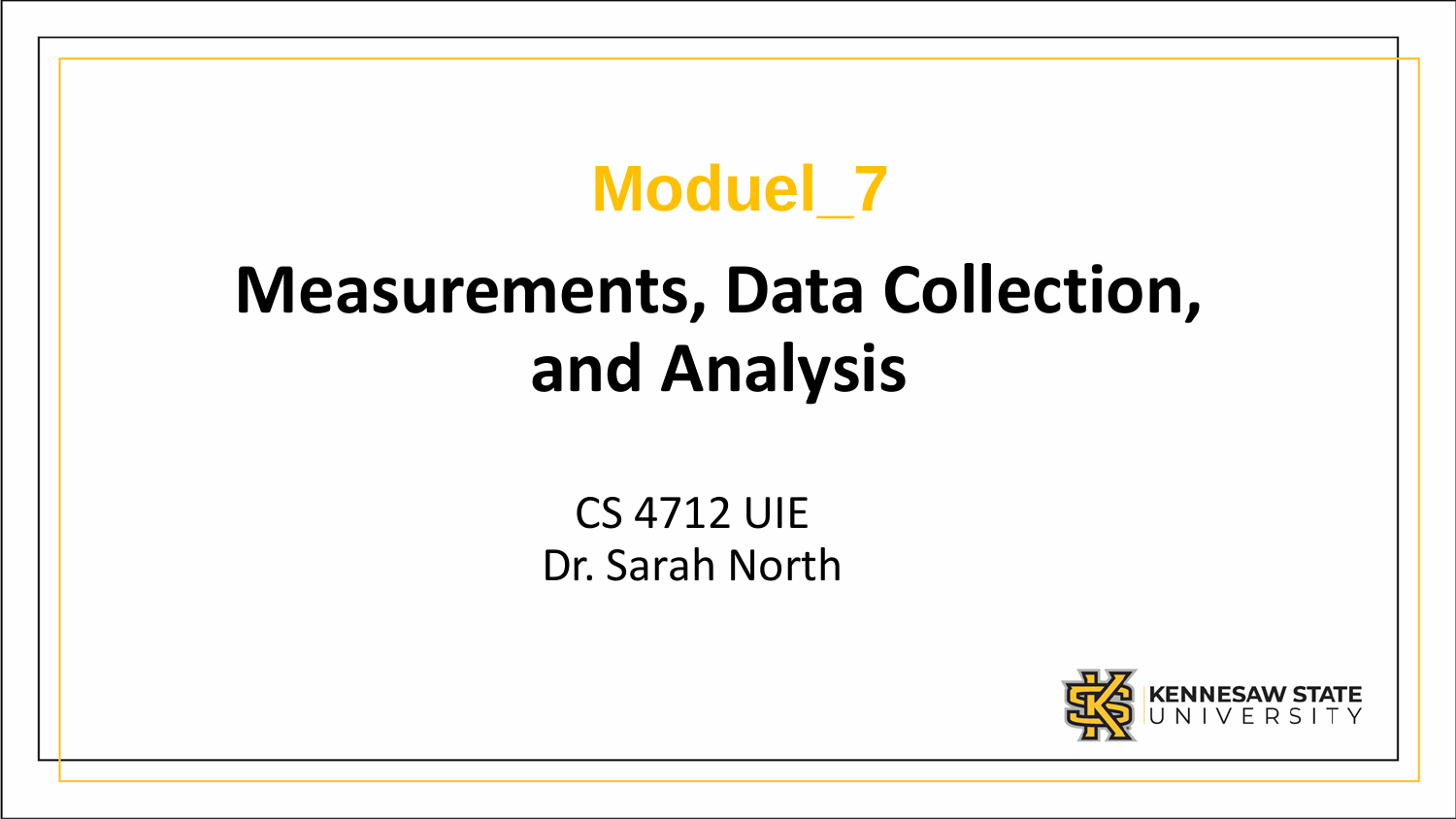## **Data Collection Observation Methods and Technologies**

#### **Naturalistic observation refers to**

- participants in their most natural setting(Cherry, K. 2019, June 29).

- create *qualitative and quantitative data*, or data that is very meaningful to the research at hand.

help validate certain types of research. It is one thing to hypothesize a finding.

 *A major downside* is that people may behave differently when they know they are being watched, which may or may not be known to the researcher at hand.



2

*Dr. Sarah North CS 4712 UIE*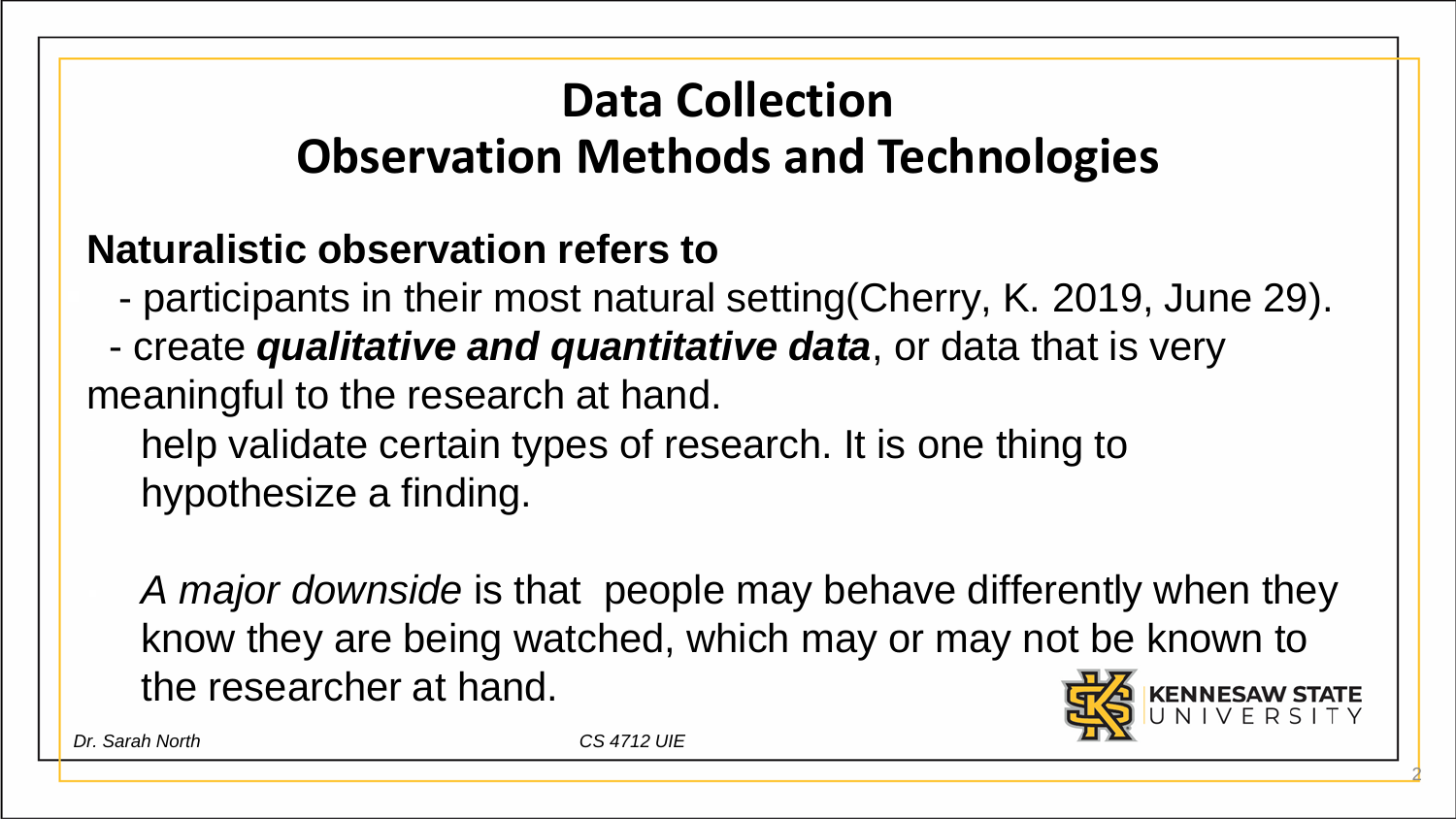## **Data Collection Observation Methods and Technologies**

• The second method of observational research is participant observation. In this method, the observer intervenes on the environment of the participants in some way.

The observer can intervene in **two ways**:

**1. overt**, the observer reveals himself to the participants and explains the observer is there to collect data for research. This can be a great way to collect research that is otherwise rare to reproduce

3

**2. covert**, the observer is disguised as a participant of the study, which allows the observer to gain hands-on experience for their research. Covert participation is obviously the better method of study, however it is usually far more difficult to execute correctly compared to overt participation.

*Dr. Sarah North CS 4712 UIE*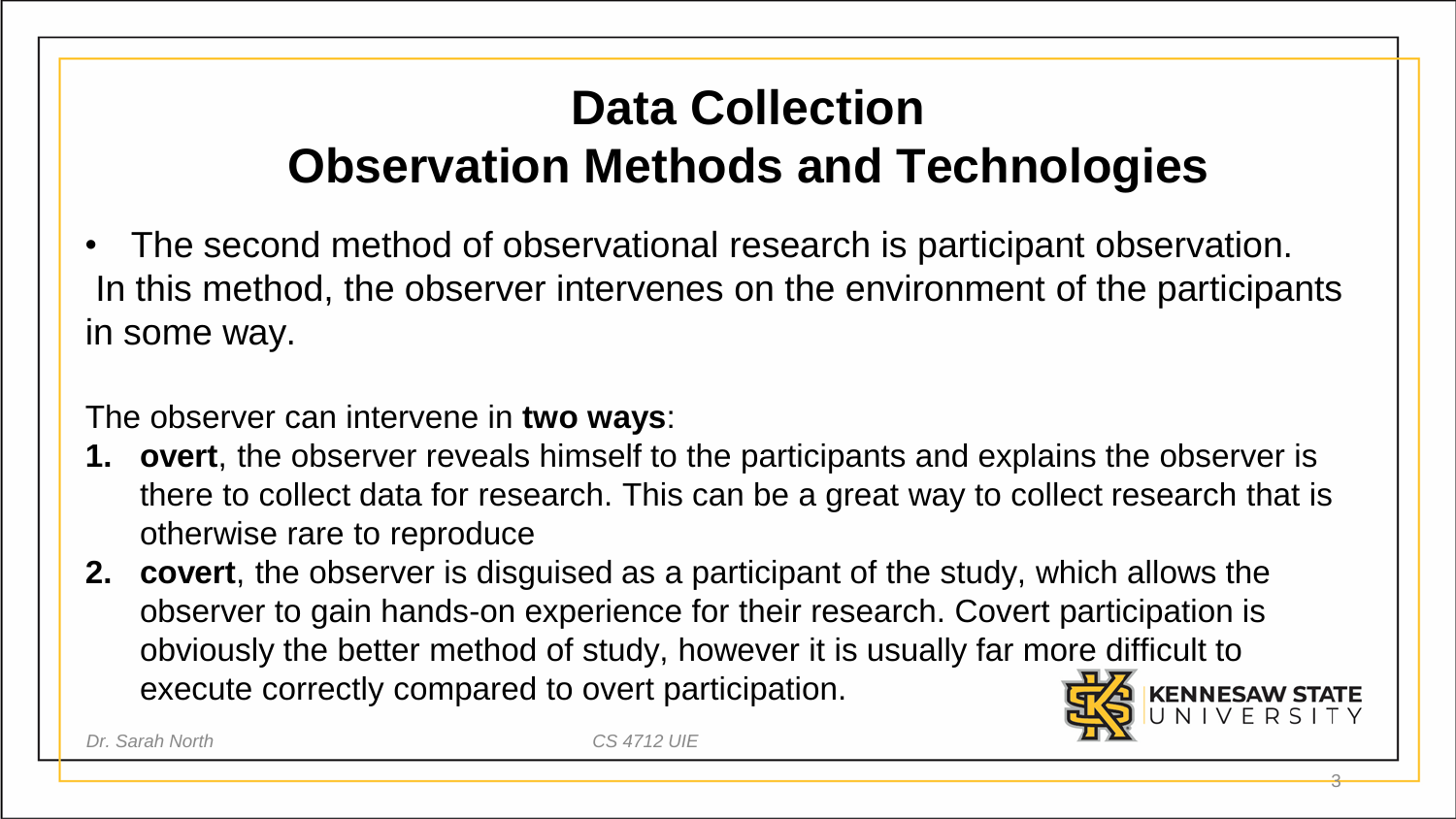# **Data Collection**

## **Questionnaires Design and Implementation**

Survey Questionnaires are a series of questions that are prepared beforehand given to the participant.

#### **Advantages using questionnaires**:

- being able to have several participants at once taking the survey. This allows the researcher to gather data much quicker than other observation methods such as interviews.
- An interview can be placed online, and participants from all parts of the world can complete the survey all at once.
- flexible time frames to gather data. The researcher can prepare the questions beforehand, and the questions can be answered by the participant in any given time frame.



4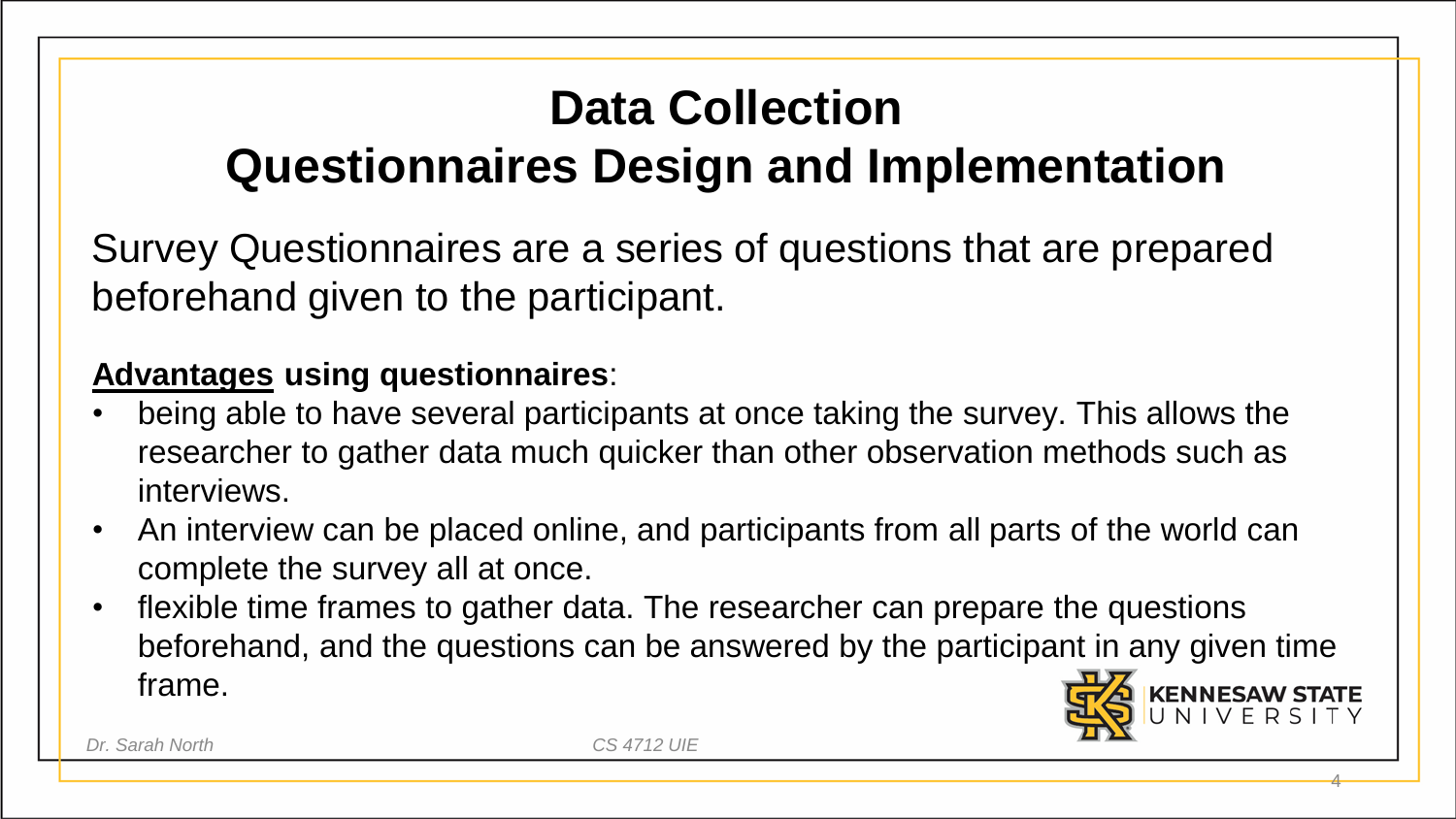# **Data Collection**

# **Questionnaires Design and Implementation**

Survey Questionnaires are a series of questions that are prepared beforehand given to the participant.

#### **Disadvantages using questionnaires**:

The integrity of the participants. A participant may not take a questionnaire as seriously as an interview. And lastly, a participant may have someone take the questionnaire for them, which will only skew the data for the researcher. It can also be difficult for some participants to answer the questionnaire questions because the researcher is not there to clarify any ambiguities (Preece, J. (2015).



5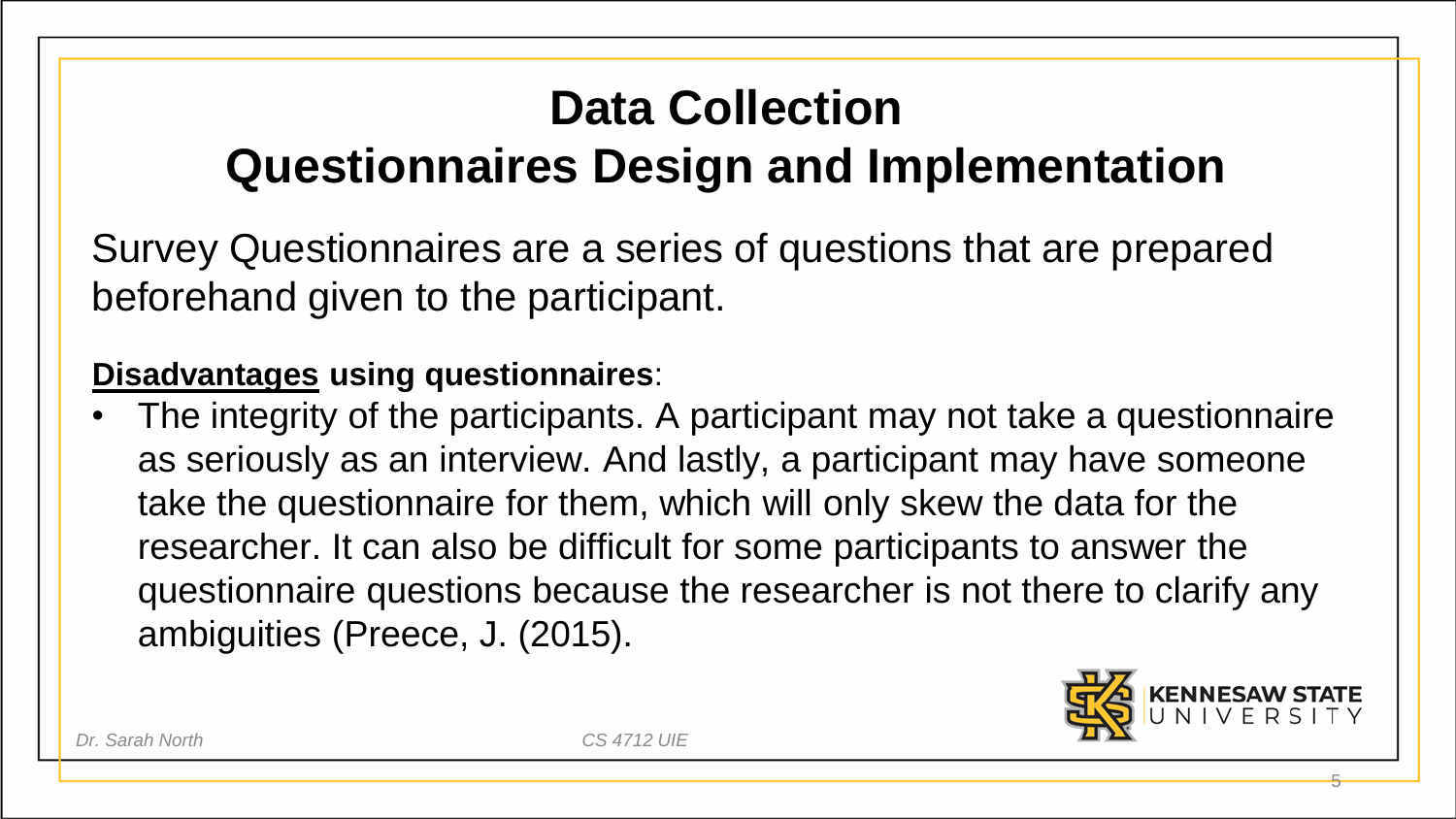# **Questionnaires Design and Implementation**

 **Questionnaires should be implemented in a way that produces meaningful data for the researcher**. These questions are then given to the participant (*either physical or online*) for them to answer.

Before any questions are made for the questionnaire, it is important for the researcher to understand the audience he is questioning. For instance, if the researcher wanted to know how many miles people drive on a daily basis, then questioning individuals under the age of sixteen would be a fruitless endeavor.

beforehand to the participant. The participant of the participant  $\overline{H_{\rm{TX}}}$ 

6

disadvantages of using questionnaires: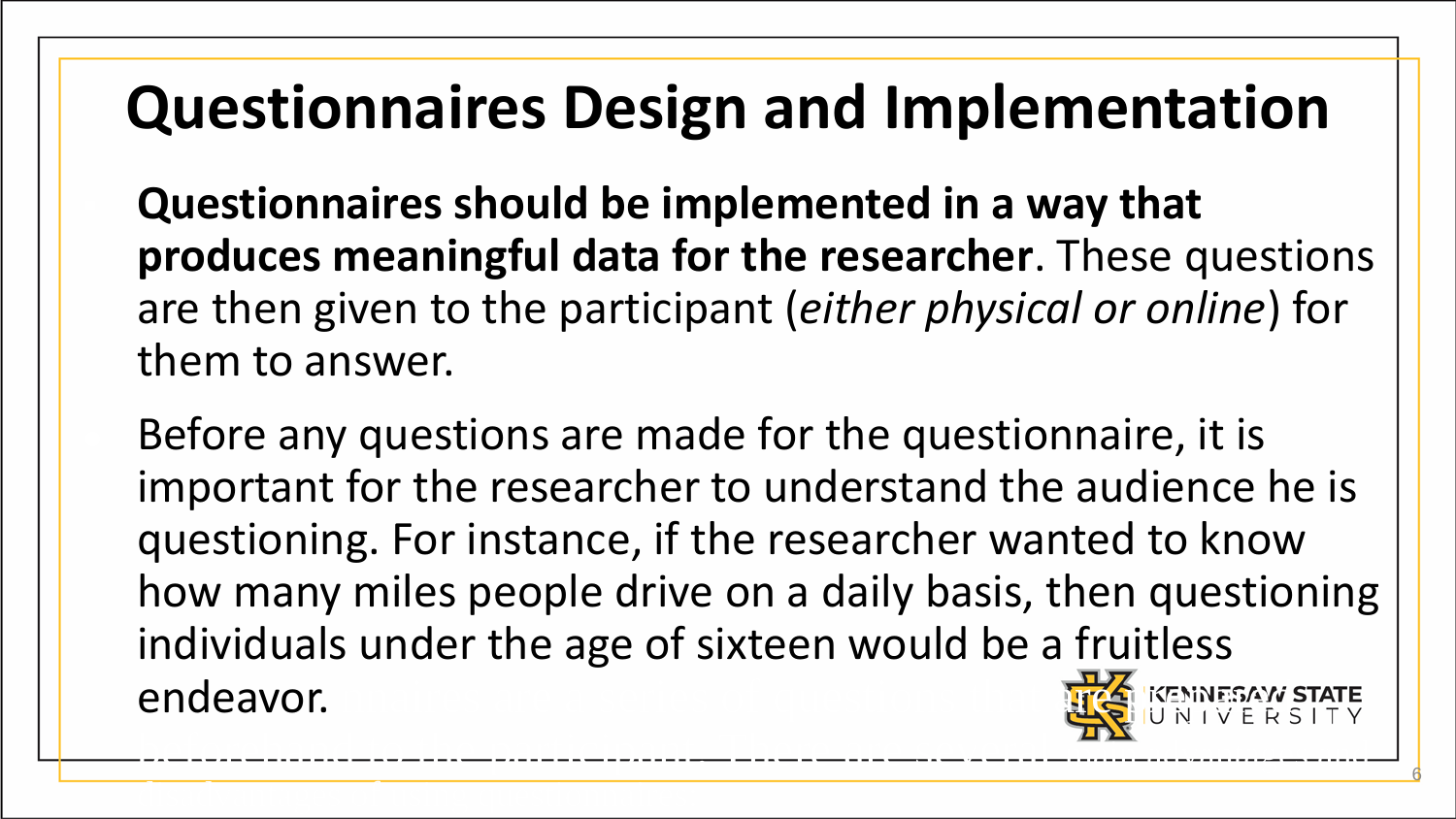# **Data Collection – Web-Based Questionnaires**

#### • **Web-based questionnaires should include the following steps:**

- The questionnaire needs to be error free, and be able to assist the participant in the event that they need it.
- Information from each participant needs to be captured and stored confidentially, away from the view of anyone except the researcher.
- Be sure to keep track of the data as it is being sent back to the researcher. This will help the researcher keep track of data trends within the research. Also there is a chance that the data will be lost or corrupted, so it would be in the best interest of the researcher to keep track of data progression.

Dr. Sarah North <u>Collar Norm 2008</u><br>CS 4712 UIE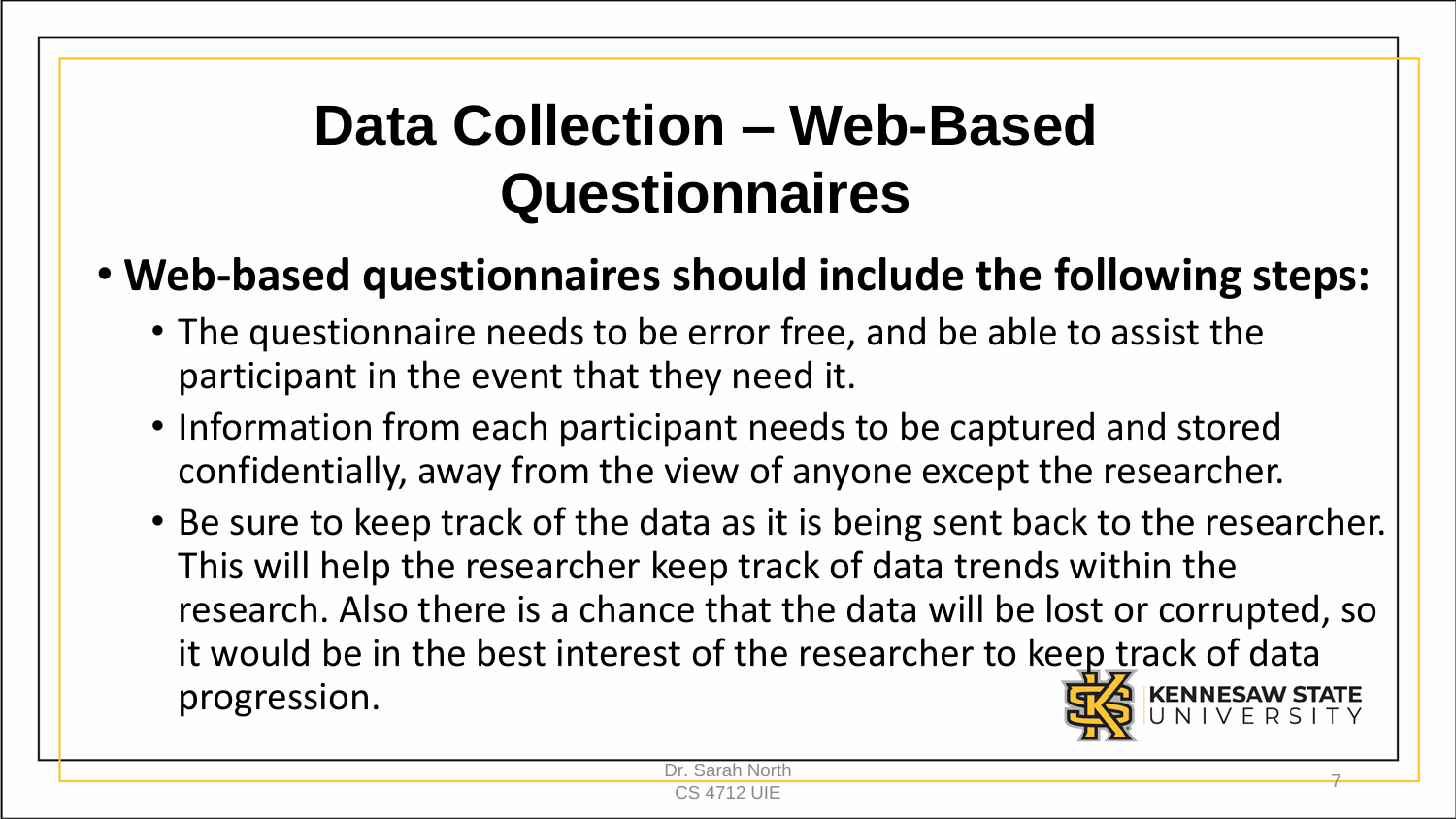## **Data Collections Interview Techniques and Practices**

- Interviews are more commonly thought of as "a conversation with a purpose." (Becker, H. (2019).
- *Observational Method - Center for Innovation in Research and Teaching*. ) Interviews can be conducted in a variety of different ways, but the flow of the interview and how the interview is conducted depends on the purpose of the interview.
- **There are three main types of interviews**: structured, unstructured, and group interviews.
- The type of interview can all depend on the situation and how often the interviewer is imposing on the situation.

Dr. Sarah North <u>Columbus 2014</u><br>CS 4712 UIE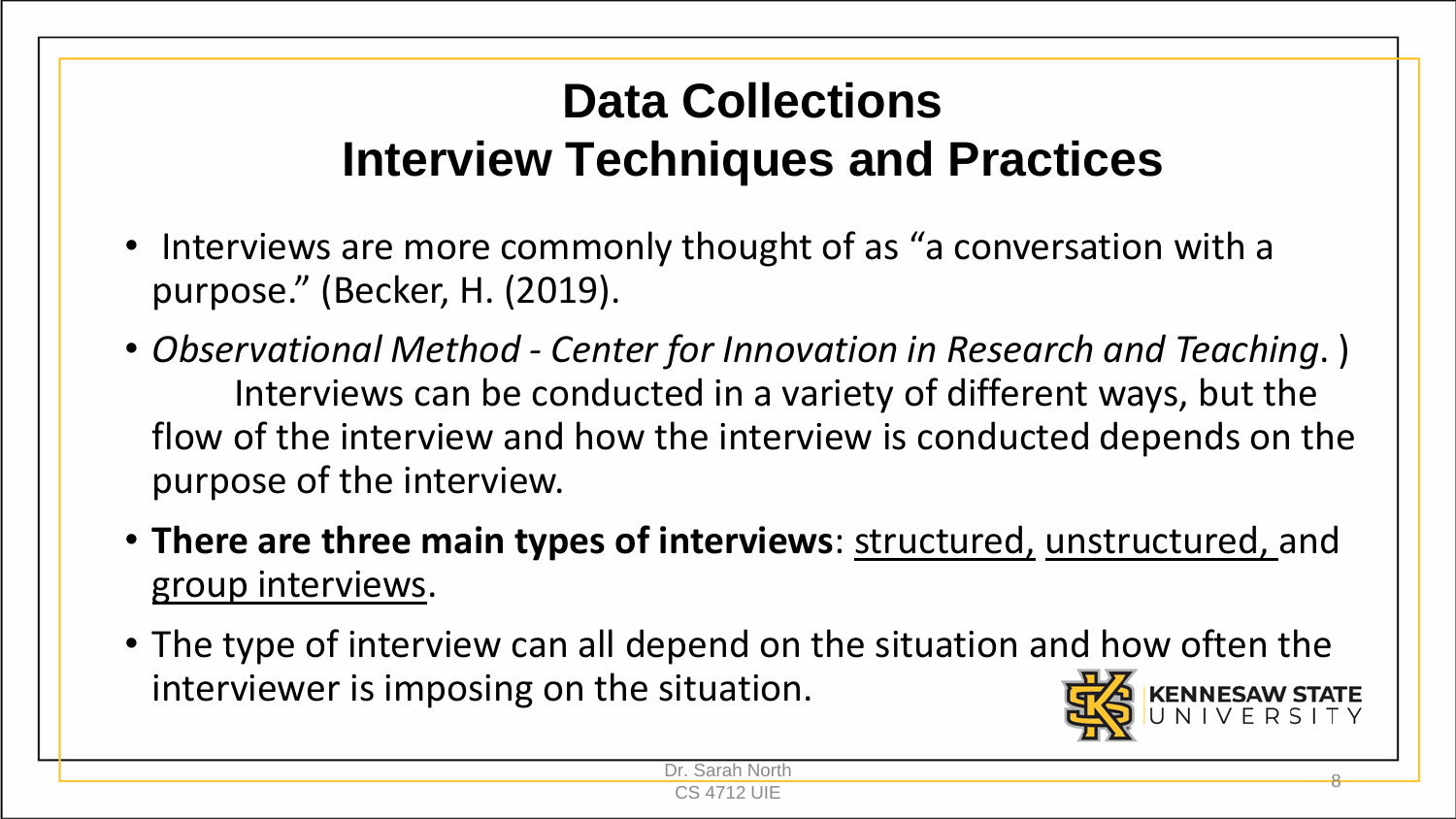## **Data Collections Interview Techniques and Practices Structured Data**

- In a structured interview, questions are standardized and the same across all participants in the study.
- This is to ensure consistent interview length and to ensure consistent interview data across all participants.
- Structured interviews often include definite answers to questions, and the questions are usually not open ended. If the answer is not available for a participant in the interview, then the "none" or "not applicable" option is usually available.

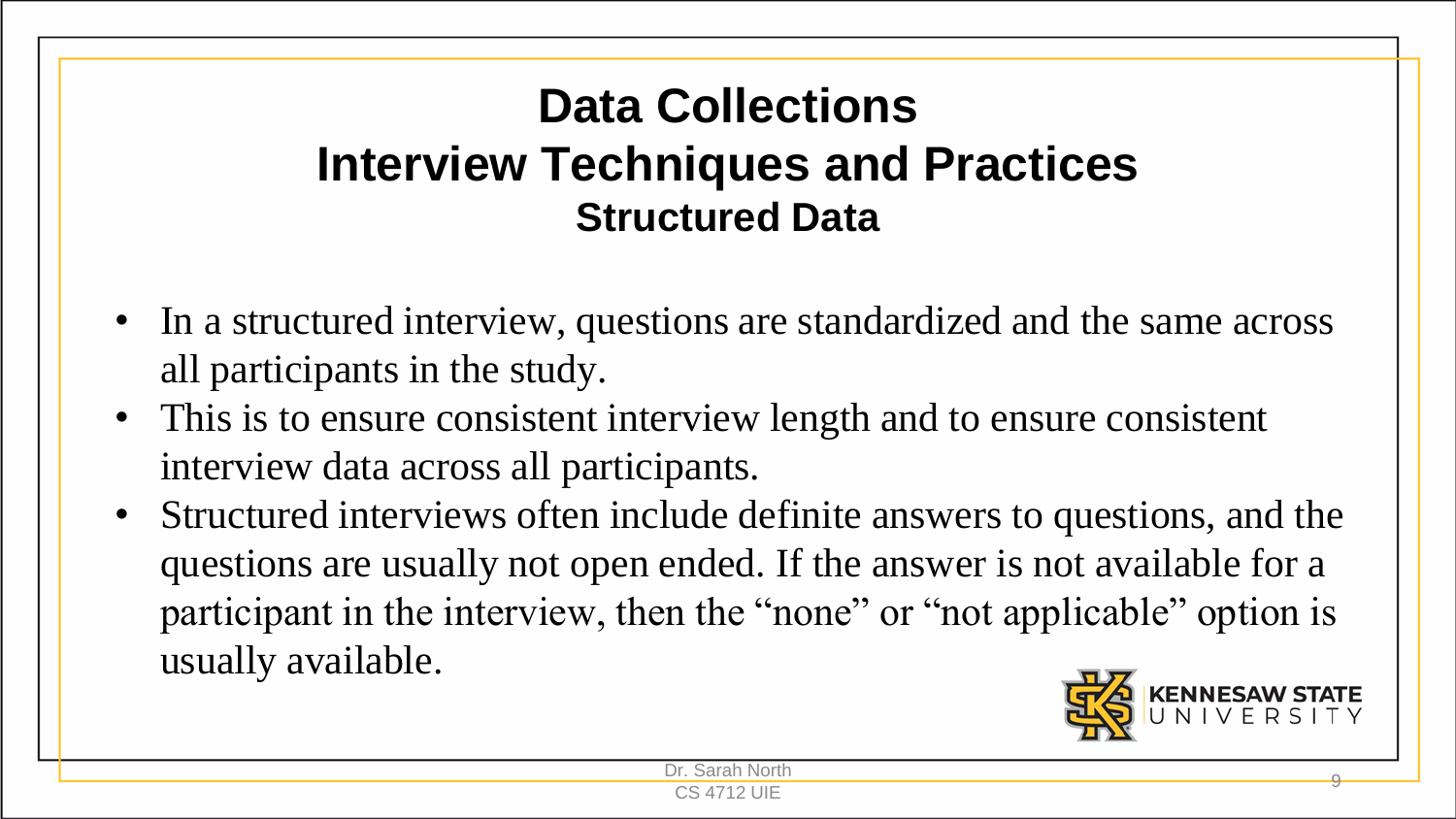## **Data Collections Interview Techniques and Practices Unstructured Data**

- Unstructured interviews are the most common type of interviews, and usually involve the least amount of control by the interviewer.
- In this method of interviews, the interviewer asks questions and the answers are generally open ended and can lead to a different set of undetermined questions.

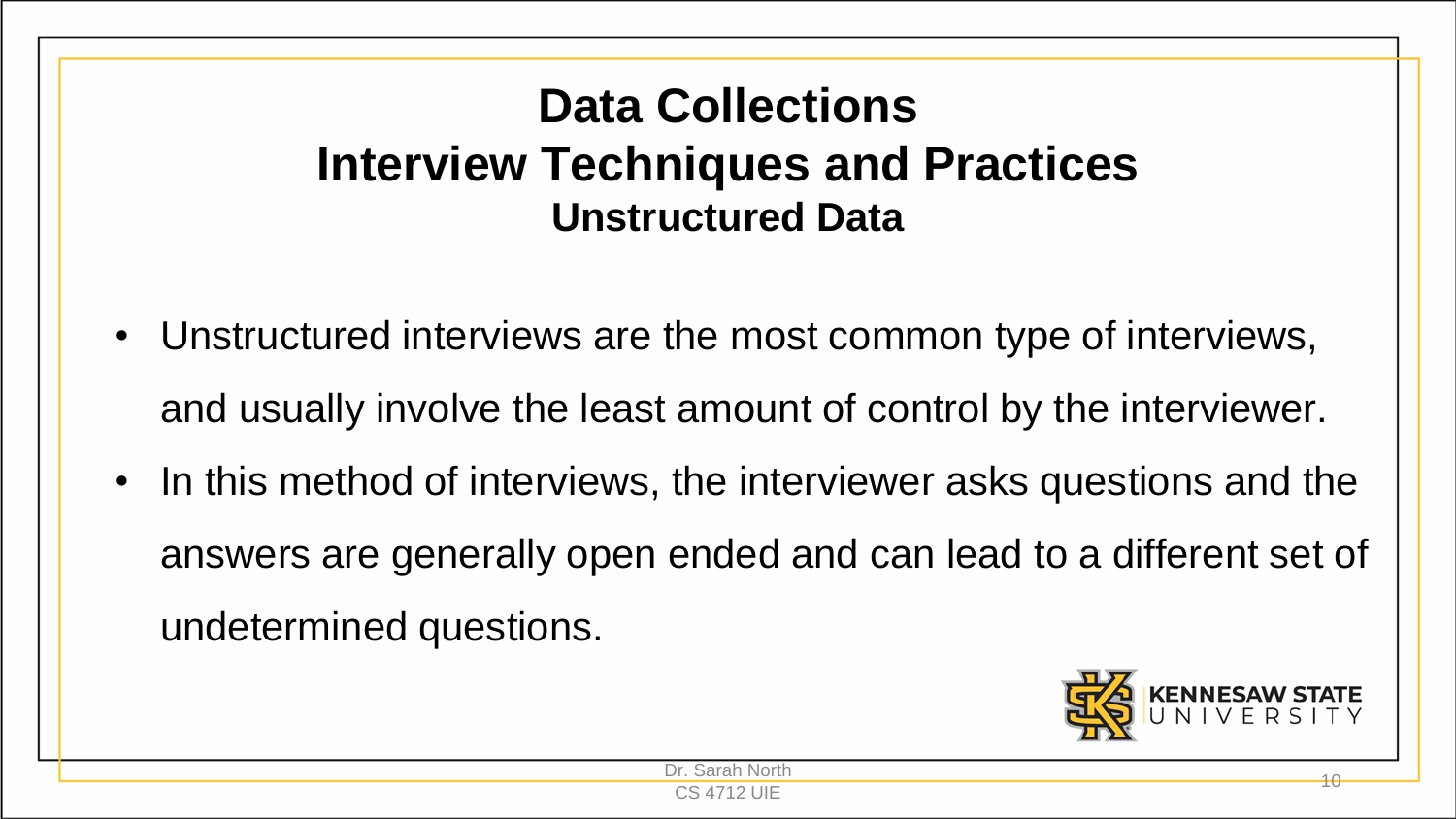## **Data Collections Interview Techniques and Practices Group Interview Data**

- Group interviews are meant to involve a large amount of people and have the least amount of interaction from the interviewer.
- A group interview is a form of screening multiple participants at the same time.
- In a group interview the interviewer can observe how participants choose to stand out amongst other participants in the group interview

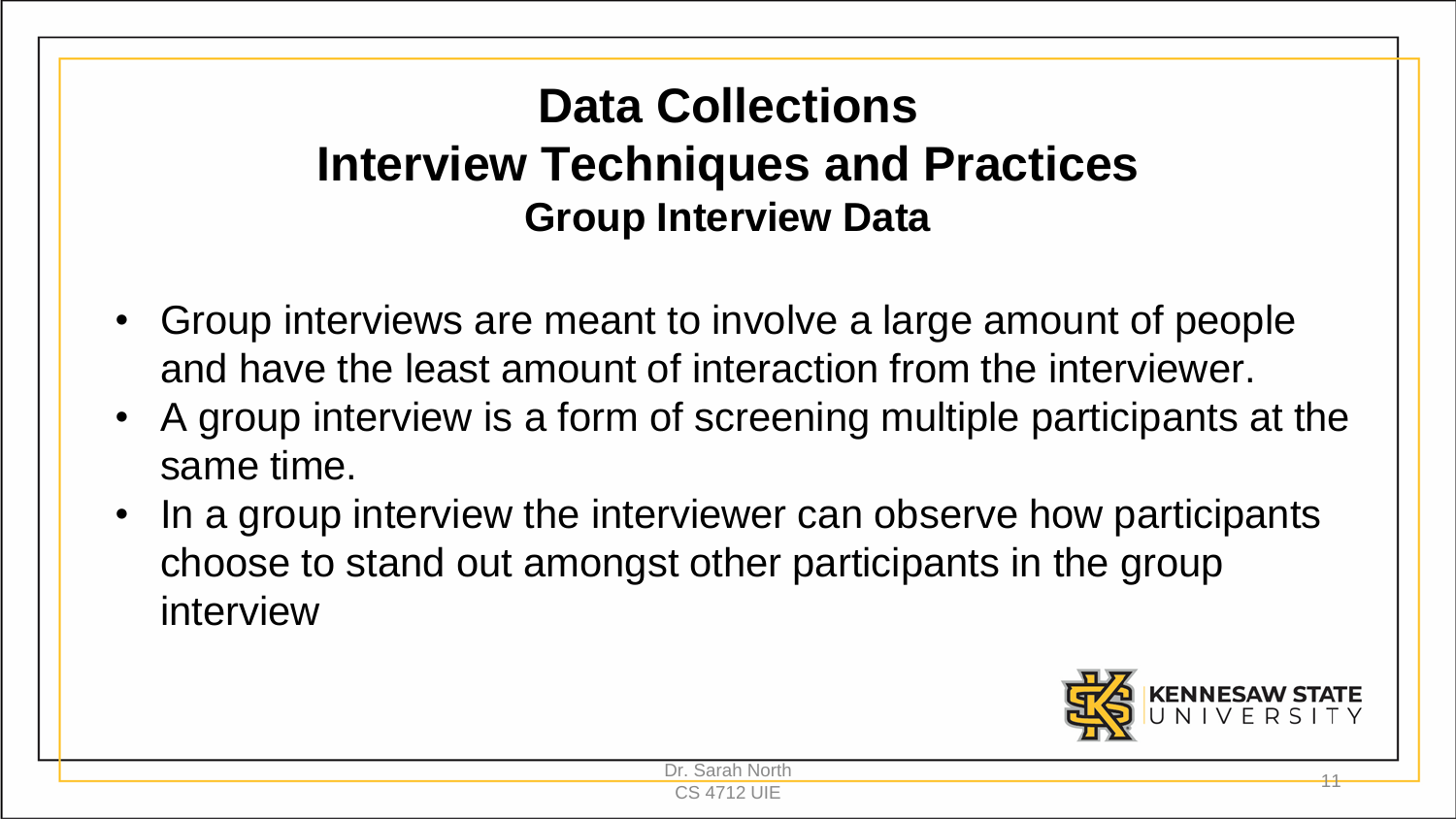# **Efficiency of Structured Data**

- The best way to analyze consistent data amongst a wide variety of participants is to use structured interviews. In a structured interview, questions are standardized and the same across all participants in the study.
- This is to ensure consistent interview length and to ensure consistent interview data across all participants. Structured interviews often include definite answers to questions, and the questions are usually not open ended.

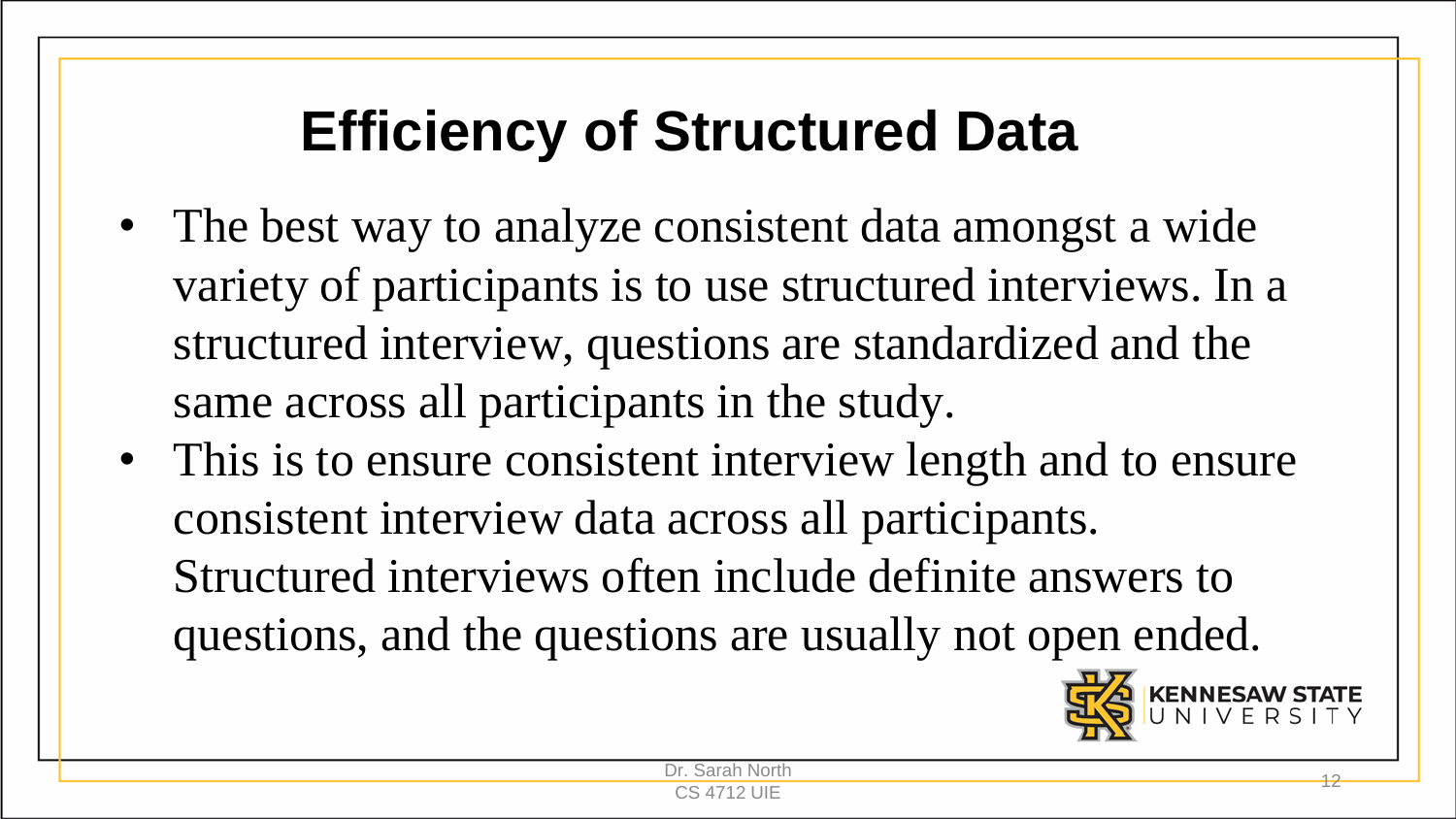# Degree of Measurement

- One of the main factors that must be considered to **ensure quality results is the degree of measurement uncertainty is looking at measurement for estimates,**
- A measurement will still continue to be uncertain and will require some sort of estimation, with the implementation of the mixed measurement approach these erroneous results may be reduced. This particular measurement model approach data from the perspective of commitment to the differences among assets and liabilities.

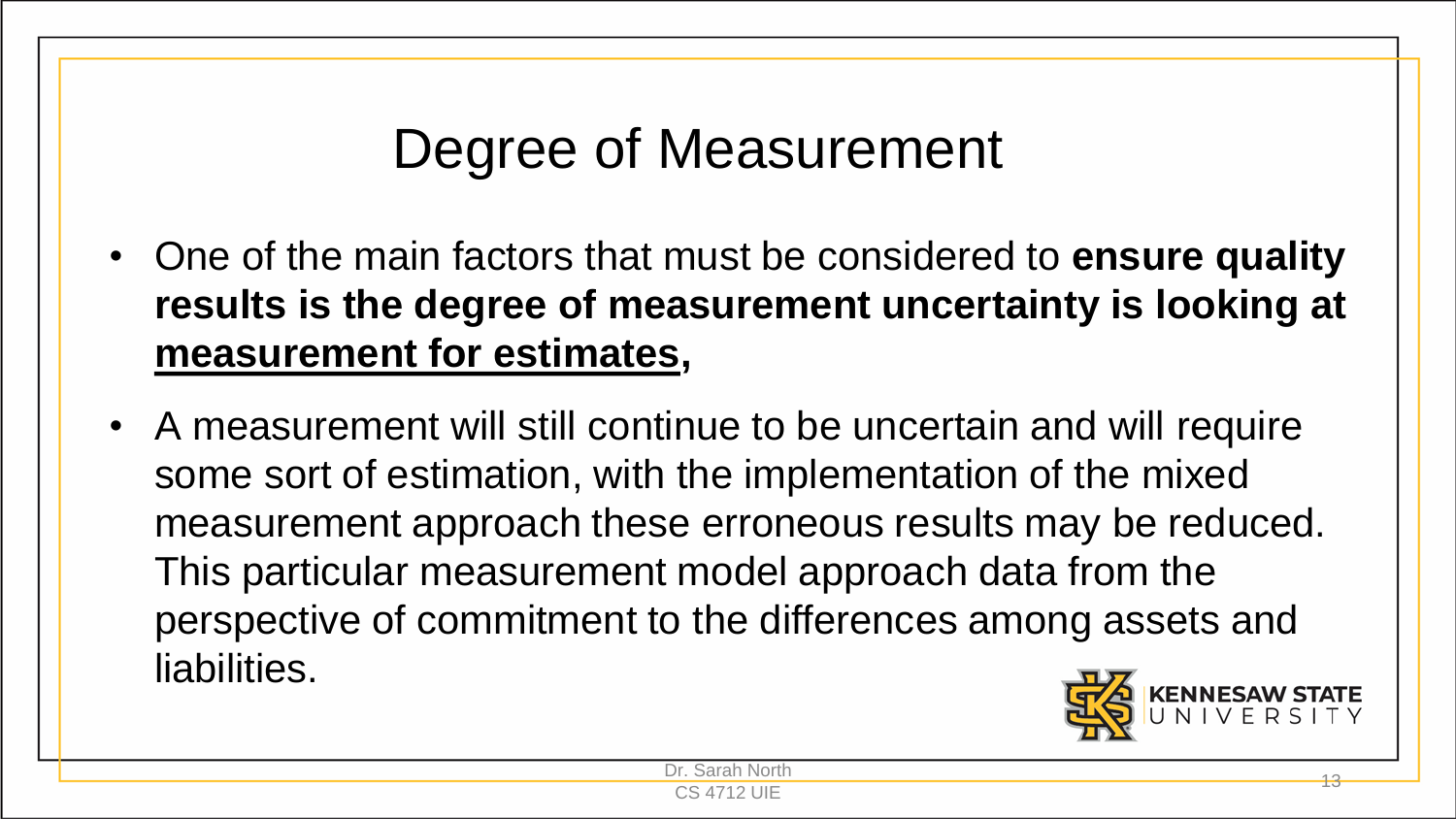# **Quantitative & Qualitative Research**

- **Quantitative Data is defined as data that deals with quantities, values or numbers, making them measurable.** generally not measurable and are usually gained through observation (Anastasia, *Overview of Qualitative And Quantitative Data Collection Methods)*.
	- *Pre & Post Experimental Questioners.*
- **Qualitative** data is defined as data that is more so related to deals with quality and thus more descriptive rather than numerical in nature.
	- A one-on-one interview with a set of predetermined questions would serve as a structured way of acquiring quantitative data. This set up would also allow for the researcher to make any needed clarifications.

North

<u>Columbus 14</u><br>CS 4712 UIE